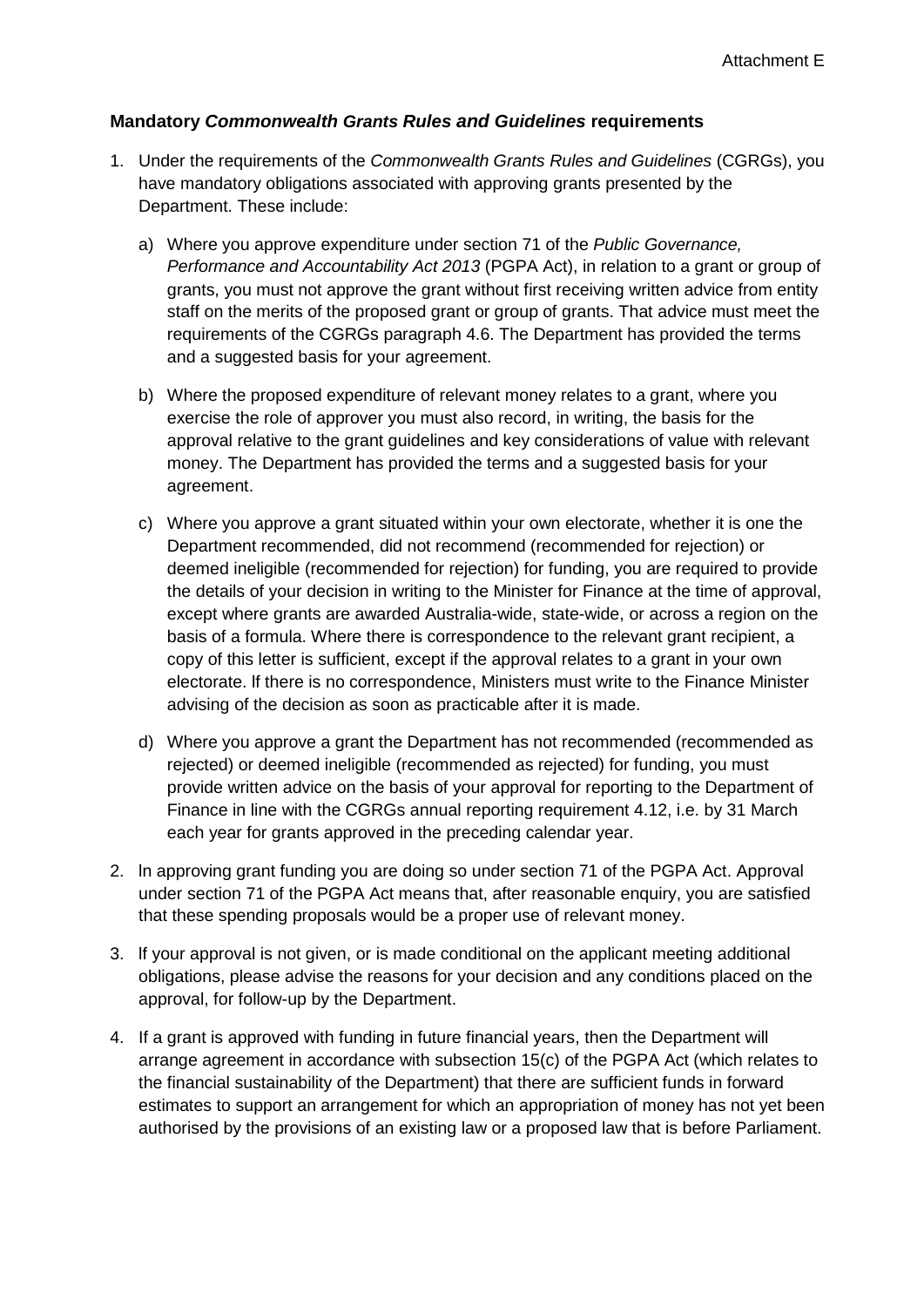## **Backing reliable energy for commercial and industrial users**

## *8 February 2020*

**Joint media release with Deputy Prime Minister and Minister for Infrastructure, Transport and Regional Development, the Hon Michael McCormack MP, Minister for Resources, Water and Northern Australia, the Hon Keith Pitt MP and Assistant Minister for Northern Australia, the Hon Michelle Landry MP**

The Australian Government is focused on supporting new electricity generation projects in central and north Queensland that will drive down power prices, improve reliability and support a stronger economy.

Through the \$10 million Supporting Reliable Energy Infrastructure program, the Government will provide support to two projects to ensure affordable and reliable energy for commercial and industrial customers, specifically for high energy-using and trade-exposed industries in central and North Queensland.

This delivers on an election commitment with grant funding including:

- Up to \$2 million for a pre-feasibility study on Renewable Energy Partners Pty Ltd's proposed 1.5 gigawatt (GW) pumped hydro-electric plant which is to be developed in conjunction with the proposed Urannah Water Scheme, located between Collinsville, Proserpine and Mackay in Queensland.
- Up to \$4 million to support Shine Energy Pty Ltd's feasibility study for a proposed 1GW high efficiency, low emissions coal plant at Collinsville in Queensland.

Deputy Prime Minister and Minister for Infrastructure, Transport and Regional Development Michael McCormack said the Australian Government is committed to supporting efforts to drive down prices and bolster system strength.

"The Liberal and Nationals Government is ensuring households, businesses and industries get a fair deal on energy, keeping our economy strong. We are supporting two promising new generation projects to deliver the reliable, affordable power that the North Queensland economy needs to grow and thrive," Mr McCormack said.

Minister for Energy and Emissions Reduction Angus Taylor said an independent strategic study has identified system strength is a real concern in central and north Queensland, and new synchronous generation is a priority to meet the energy needs of customers in the region.

"Our plan to unlock investment in new, reliable generation capacity will increase competition, keep the lights on, and lower prices to better support our commercial and industrial sector so they can employ more Australians and remain internationally competitive," Minister Taylor said.

Minister for Resources, Water and Northern Australia Keith Pitt said the commitments would help secure long-term energy supplies, which are crucial to economic development and Queensland jobs.